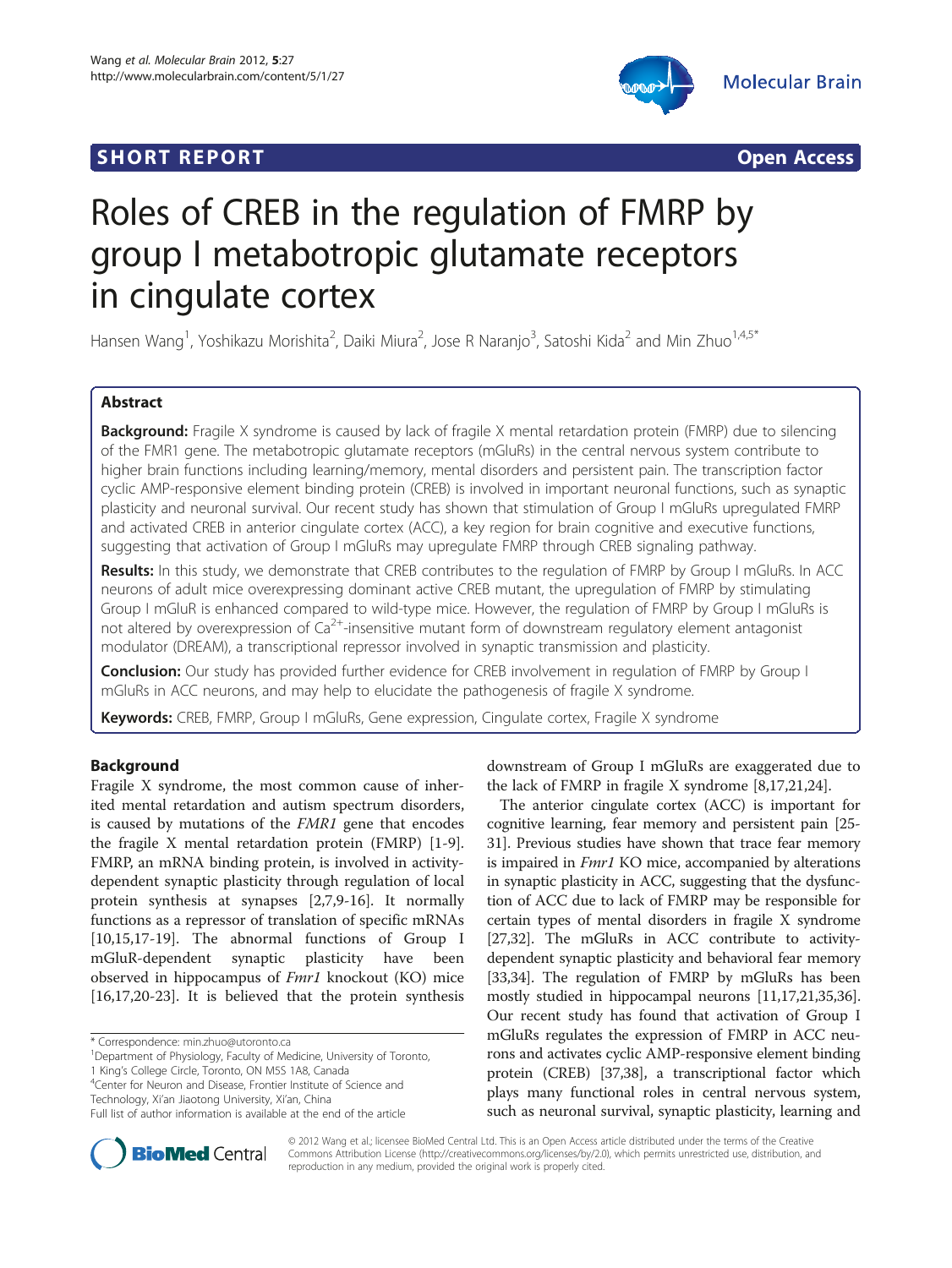memory [[39](#page-7-0)-[45](#page-7-0)]. These findings indicate possible roles of CREB in linking mGluRs to FMRP in ACC. Loss of this signaling pathway may contribute to the pathogenesis of fragile X syndrome.

In the present study, we have demonstrated that CREB is involved in the regulation of FMRP by Group I mGluRs. In cingulate cortex from transgenic mice overexpressing dominant active CREB (Y134F) mutant which displays a higher affinity with cAMP dependent kinase (PKA) compared to wild-type (WT) CREB [[46,47\]](#page-7-0), we found the upregulation of FMRP by stimulating Group I mGluR was enhanced compared to that of WT mice. By contrast, the regulation of FMRP by Group I mGluRs was not affected by overexpression of  $Ca^{2+}$  insentive mutant form of downstream regulatory element antagonist modulator (DREAM), a transcriptional repressor involved in synaptic plasticity, learning and memory [\[48-50\]](#page-7-0). We propose that CREB is the key transcription factor in regulation of FMRP by Group I mGluRs in ACC neurons.

# Results

# Overexpression of dominant active CREB enhances the regulation of FMRP by group I mGluRs in the ACC neurons

Phosphorylated CREB (pCREB) binds to cAMP response element (CRE) site in gene promoters and activates gene transcription [[41,42,45,51,52\]](#page-7-0). It has been reported that the FMR1 gene promoter contains the CRE site [\[53,54\]](#page-7-0). Our recent study had found that (RS)-3, 5-Dihydroxyphenylglycine ((RS)-3, 5-DHPG) treatment could upregulate FMRP and increase the pCREB levels in ACC slices, suggesting that the regulation of FMRP by Group I mGluRs in ACC neurons likely occurs through CREB activation [[37,38\]](#page-6-0).

Overexpression of dominant active CREB mutant in the forebrain could positively regulate memory consolidation and enhance memory performance by upregulating the expression of Brain derived neurotrophic factor (BDNF) [[47\]](#page-7-0), which is well known as a CREB target gene [[40,42,55\]](#page-7-0). To further investigate whether CREB is involved in the upregulation of FMRP caused by stimulating Group I mGluRs, we then tested the expression of FMRP induced by the Group I mGluR agonist DHPG (100  $\mu$ M, 30 min) treatment in ACC slices from mice overexpressing CREB. By Western blot, we found that there was no difference in the basal levels of FMRP in ACC slices between WT and CREB overexpression mice  $(P > 0.05$ , compared with WT mice,  $n = 5$ , Figure [1A](#page-2-0)). DHPG treatment could increase expression of FMRP in ACC slices; the increase of FMRP was further enhanced in ACC slices from mice overexpressing CREB compared to WT mice  $(198 \pm 11\% \text{ and } 248 \pm 14\% \text{ of the WT})$ control levels for WT and CREB overexpression mice, respectively. In two-way ANOVA analysis, for genotype,  $F = 13.39$ ,  $P < 0.01$ ; for treatment,  $F = 254.87$ ,  $P < 0.01$ ; genotype X treatment,  $F = 8.26$ ,  $P < 0.05$ ;  $n = 5$  for each group, Figure [1B\)](#page-2-0). The data indicates that overexpression of CREB can enhance the upregulation of FMRP induced by Group I mGluR activation. It provides further evidence that CREB is involved in the regulation of FMRP by Group I mGluRs in ACC neurons.

# Overexpression of Ca<sup>2+</sup>-insensitive DREAM does not affect the regulation of FMRP by group I mGluRs in the ACC neurons

Since transcriptional repressor DREAM interacts with CREB in a  $Ca^{2+}$  dependent manner and prevents the recruitment of CREB-binding protein (CBP) blocking CRE-dependent gene transcription [\[48,56\]](#page-7-0), we next checked whether DREAM might be involved in the regulation of FMRP by Group I mGluRs through CREB signaling pathway. To explore the role of DREAM in the upregulation of FMRP by stimulating Group I mGluRs, we have taken the advantage of transgenic mice overexpressing a  $Ca^{2+}$ -insensitive DREAM mutant (TgDREAM) [[49,50\]](#page-7-0). The TgDREAM mice could develop normally and did not exhibit any abnormalities in brain structures. However, overexpression of mutant DREAM impaired NMDA receptor-mediated synaptic plasticity and contextual fear memory [[50\]](#page-7-0).

We next tested the effect of DHPG (100 μM, 30 min) treatment in ACC slices from TgDREAM mice. Importantly, no difference in the basal levels of FMRP in ACC slices was observed between WT and TgDREAM mice  $(P > 0.05$ , compared with WT mice,  $n = 5$ , Figure [1C](#page-2-0)). Furthermore, the increase of FMRP after DHPG treatment was not affected in ACC slices from TgDREAM mice compared to WT mice  $(199 \pm 10\%$  and  $201 \pm 9\%$  of the WT control levels for WT and TgDREAM mice, respectively. In two-way ANOVA analysis, for genotype,  $F = 0.10$ ,  $P = 0.75$ ; for treatment,  $F = 249.81$ ,  $P < 0.01$ ; for genotype X treatment,  $F = 0.001$ ,  $P = 1.00$ ;  $n = 5$  for each group, Figure [1D](#page-2-0)). The data indicate that overexpression of  $Ca<sup>2+</sup>$ -insensitive mutant form of DREAM does not affect the upregulation of FMRP induced by Group I mGluR activation, suggesting that DREAM might not be involved in the CREB-dependent regulation of FMRP by Group I mGluRs in ACC neurons.

# Putative CREs in the FMR1 promoter

To identify conserved sequences, 20 kb of mouse genomic sequence including the FMR1 transcription start site (TSS) was aligned among multiple mammalian species using the UCSC Genome browser (Figure [2](#page-3-0)). Sequences of multiple mammalian species were then scanned for matches to the consensus sequence of CRE (TGACGTCA). Two putative CREs (upstream CRE, -48 ~ −45; downstream CRE, +106 ~ +113) were found in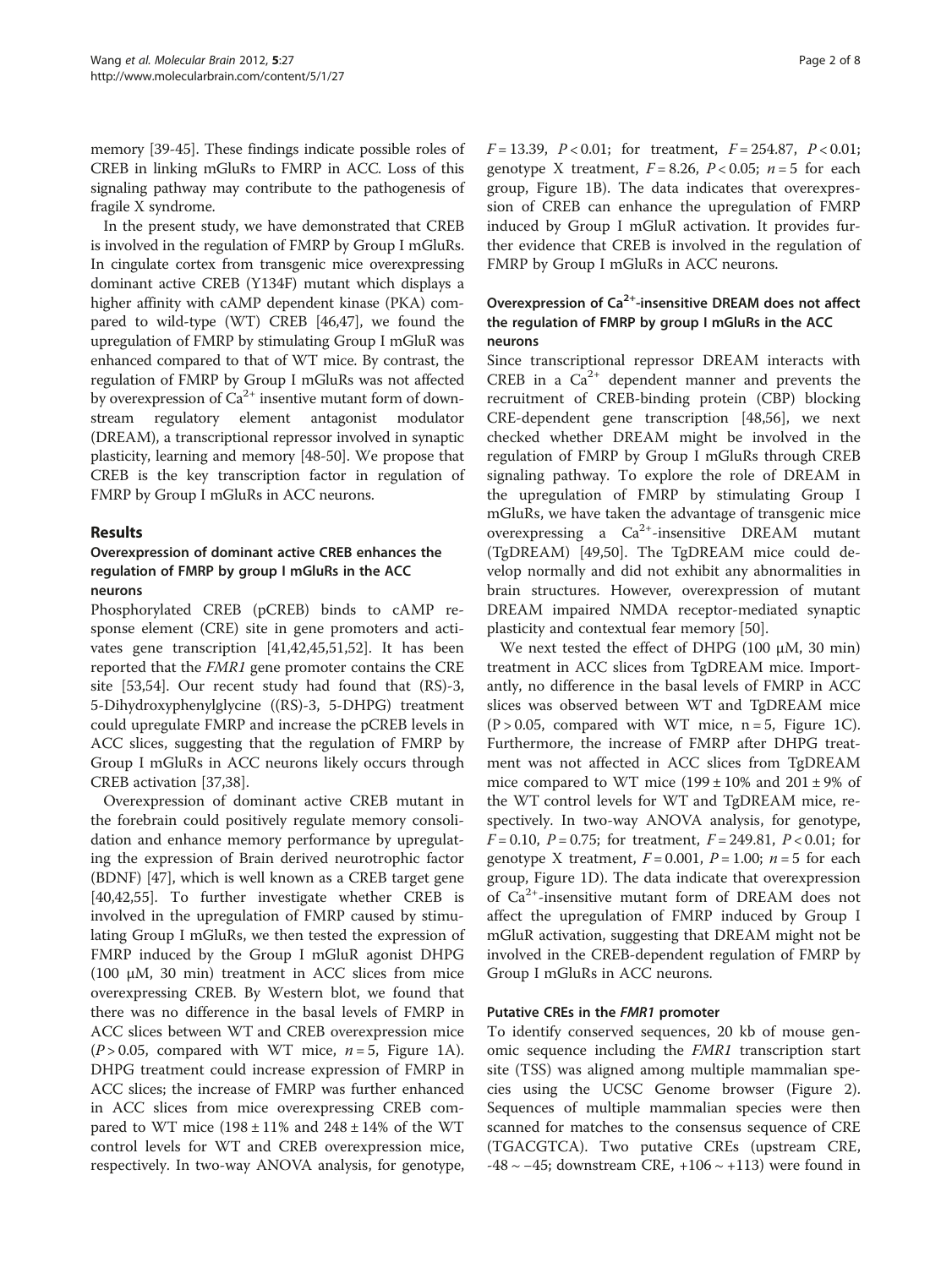the highly conserved regions across multiple mammals (Figure [2A\)](#page-3-0). The upstream putative CRE has been reported as a potential CRE in human FMR1 promoter [[53,54\]](#page-7-0). Comparisons of putative CRE sequences among mammalian species are shown in Figure [2B](#page-3-0). These data support our finding that the *FMR1* is a target gene of CREB.

# **Discussion**

Our previous studies have shown that FMRP is required for the physiological function of ACC [\[25,27,](#page-6-0)[57\]](#page-7-0), the mGluRs in ACC may contribute to the activity-

dependent synaptic plasticity and fear memory [\[33,34](#page-6-0)]. Recently, we have provided the direct biochemical evidence that activation of Group I mGluRs upregulates FMRP in ACC neurons of adult mice; the upregulation of FMRP by Group I mGluRs occurs at the transcriptional level, stimulation of Group I mGluRs induced the phosphorylation of CREB in ACC neurons [[37,38\]](#page-6-0). In this study, we provided further evidence that CREB contributes to the upregulation of FMRP induced by stimulating Group I mGluRs and may act as a key signaling molecule linking Group I mGluRs and FMRP in cingulate cortex.

<span id="page-2-0"></span>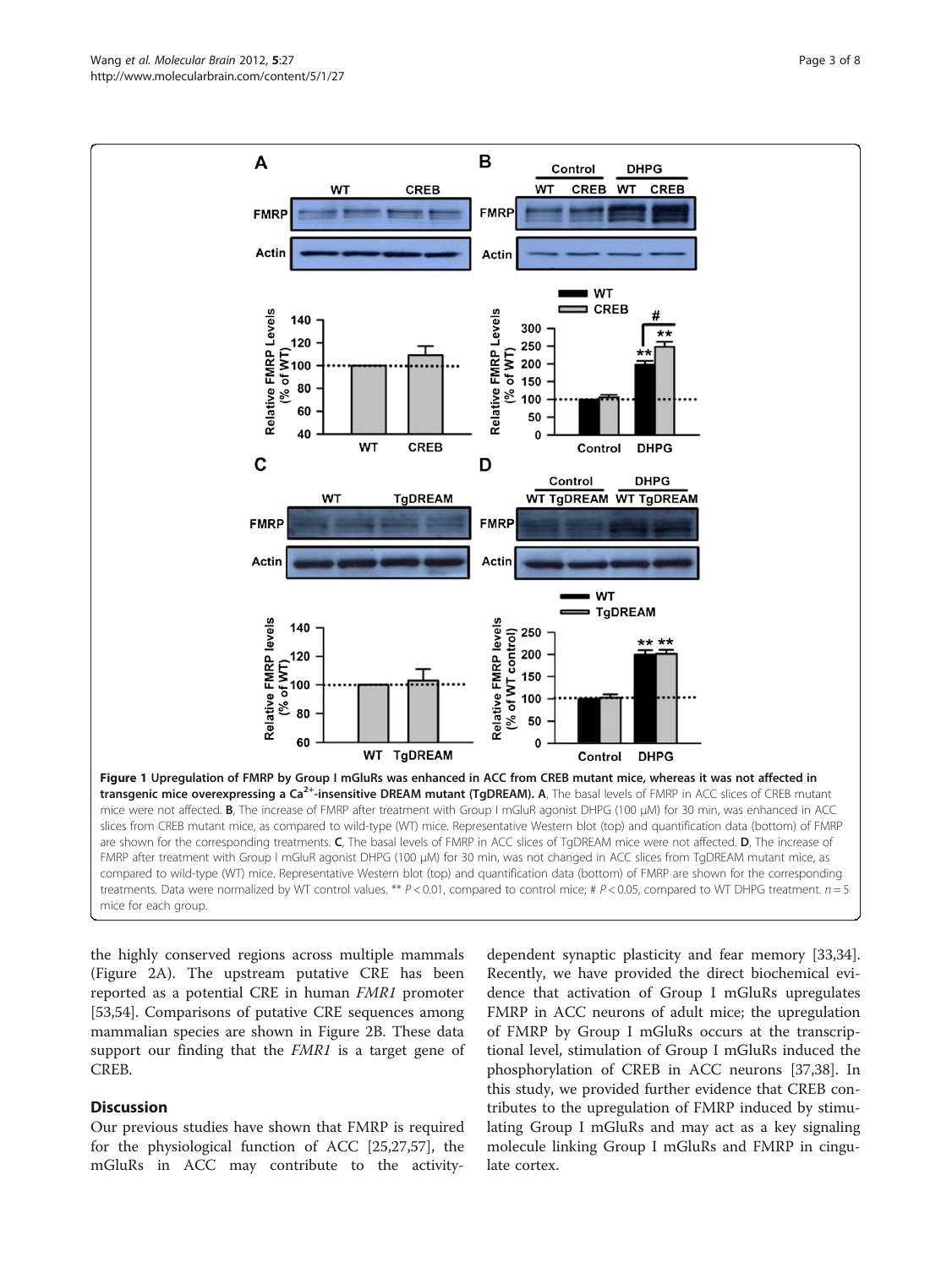<span id="page-3-0"></span>

CREB is a transcriptional factor that plays important roles in synaptic plasticity [\[40](#page-7-0)-[45,52\]](#page-7-0). The activity of CREB is regulated by its phosphorylation; pCREB binds to the CRE site within the gene and activates the gene transcription [\[40,42,45,51,52](#page-7-0)]. Previous and our current studies have shown that there is the CRE site in FMR1 promoter, and implicated CREB in the regulation of the FMR1 gene transcription in neural cells (Figure 2) [\[53,54](#page-7-0)]. Our recent studies found that the Group I mGluR activation upregulates FMRP at the transcriptional level in ACC neurons; the upregulation of FMRP is accompanied by the phosphorylation of CREB (Ser133);  $Ca^{2+}$ -stimulated adenylyl cyclase 1 (AC1), PKA and  $Ca^{2+}/Calmodulin-dependent protein$  kinase IV (CaMKIV) contribute to regulation of FMRP by Group I mGluR probably through CREB activation [[37,38](#page-6-0)] (see Table [1](#page-4-0)). These findings supported that CREB acts as a transcriptional factor for Group I mGluR-dependent upregulation of FMRP in the ACC neurons.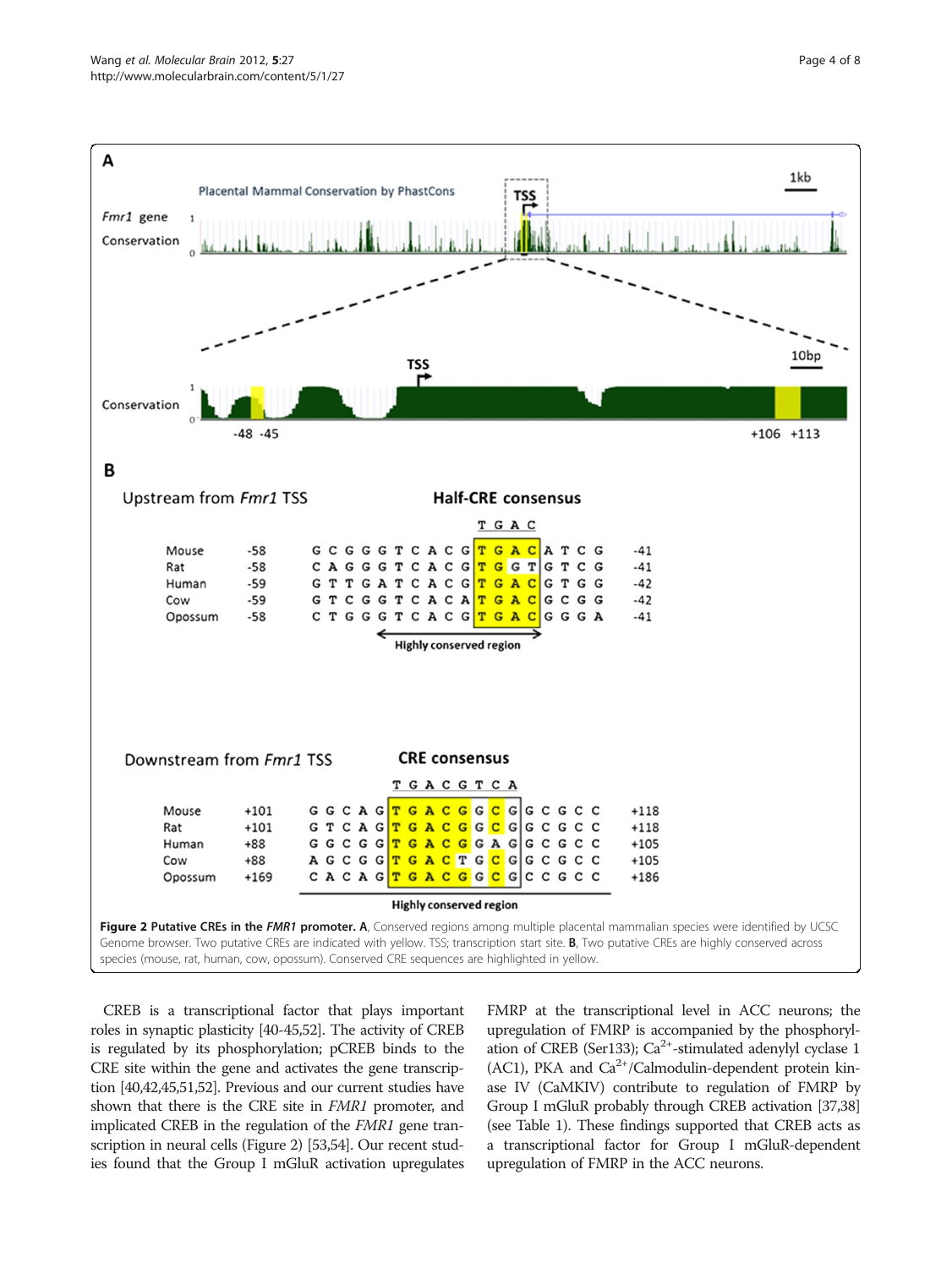| Signaling molecules | <b>Manipulations</b>   | Effects on CREB phosphorylation induced by DHPG | References |
|---------------------|------------------------|-------------------------------------------------|------------|
| AC1                 | AC1 knockout           | Reduced                                         | 38         |
| <b>PKA</b>          | PKA inhibitor          | Reduced                                         | 38         |
| CaMKIV              | CaMKIV knockout        | Reduced                                         | 38         |
|                     | CaMK inhibitor         | Reduced                                         | 37         |
|                     | CaMKIV over expression | Fnhanced                                        | 37         |

<span id="page-4-0"></span>Table 1 Studies on signaling pathway of CREB activation by Group I mGluRs in cingulate cortex

In this study, we have shown that the upregulation of FMRP induced by Group I mGluR agonist DHPG DHPG is enhanced in ACC slices from mice overexpressing dominant active CREB (Y134F) mutant. This finding further supports that CREB is critical for the regulation of FMRP by Group I mGluRs in ACC neurons. We also found that overexpression of dominant active CREB mutant does not affect the basal levels of FMRP, although it enhanced the upregulation of FMRP by stimulating Group I mGluRs in ACC slices. These results may reflect less synaptic activity at baseline condition, or suggest that CREB, which can be shared by many different signaling pathways, may specifically contribute to the upregulation of FMRP by stimulating

Group I mGluRs (see Figure 3 for the model). It is possible that long term expression of dominant active CREB in the mice may cause some developmental or secondary changes in ACC of transgenic mice. However, we think that the effect of CREB mutant on regulation of FMRP by Group I mGluRs cannot be simply attributed to developmental or secondary changes in ACC since the roles of CREB have been further supported by other genetic and pharmacological evidence from our previous studies [[37,38\]](#page-6-0).

DREAM, a multifunctional  $Ca^{2+}$ -binding protein, contributes to synaptic plasticity, and behavioral learning and memory. As a transcriptional repressor, it can affect CRE-dependent gene transcription by preventing the



leads to activation of  $Ca^{2+}$ -calmodulin (CaM) dependent pathways, including  $Ca^{2+}$  and CaM stimulated AC1-cAMP dependent protein kinase (PKA) and CaMKIV. PKA and CaMKIV then phosphorylates CREB. Phosphorylated CREB (pCREB) initiates the CREB-dependent transcription of Fmr1 gene and upregulates FMRP in the cytoplasm. The mutant CREB (Y134F) contributes to transcription of Fmr1 gene, whereas DREAM may not be involved in Fmr1 gene expression. FMRP may interact with its interactors and modulate neuronal functions in ACC.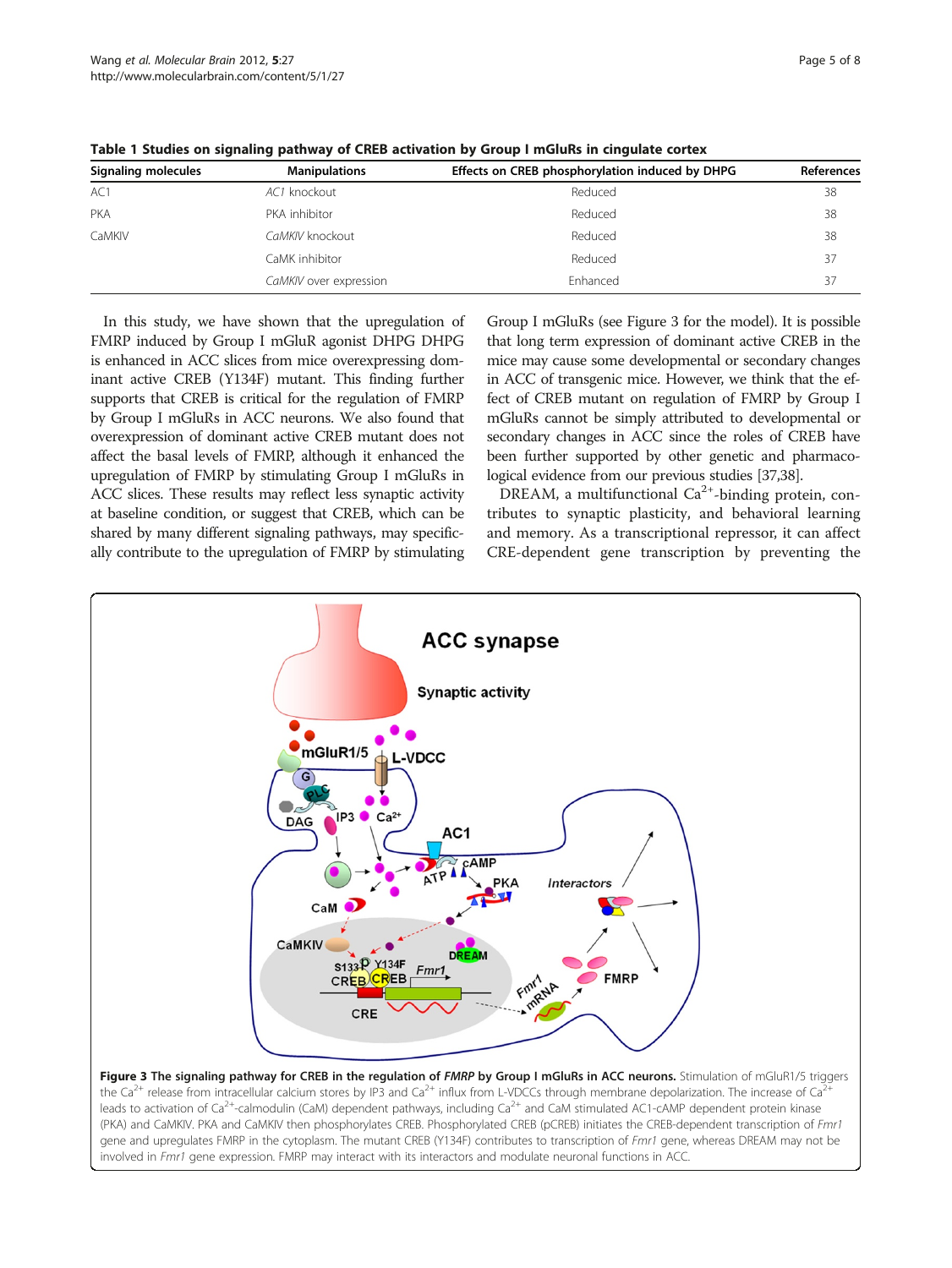recruitment of CBP by pCREB [\[48,49,56](#page-7-0)]. In this study, we found the upregulation of FMRP by stimulating Group I mGluRs was not affected in ACC slices from mice overexpressing  $Ca^{2+}$ -insensitive mutant form of DREAM. The data indicates that overexpression of this mutant form of DREAM does not affect basal expression or CREB-dependent FMRP induction by Group I mGluRs. Since the overexpression of TgDREAM has been associated with the repression of different target genes [\[49,58,59\]](#page-7-0), these results suggest that DREAM might not be involved in the regulation of the FMRP in ACC neurons.

# Conclusion

We have demonstrated that CREB is critical for regulation of FMRP by Group I mGluRs in ACC neurons by using genetic approaches. Our study has provided further evidence that CREB is involved in regulation of FMRP by Group I mGluRs in cingulate cortex, and may help to further elucidate the molecular and cellular mechanisms underlying fragile X syndrome.

# Materials and methods

# Animals

Adult male C57Bl/6 mice were used in most of experiments. The transgenic mice overexpressing dominant active mutant CREB (Y134F) or  $Ca^{2+}$  insentive DREAM were generated and maintained as reported previously [[47,50\]](#page-7-0). All mice were housed under a 12:12 light cycle with food and water provided ad libitum. All mouse protocols are in accordance with NIH guidelines and approved by the Animal Care and Use Committee of University of Toronto.

# Drugs and antibodies

(RS)-3, 5-DHPG was purchased from Tocris Bioscience (Ellisville, MO). phosphatase inhibitor cocktail 1 and 2 were purchased from Sigma-Aldrich (St. Louis, MO). The anti-FMRP antibody, horseradish peroxidase-linked goat anti-mouse IgG and goat anti-rabbit IgG for Western blot were purchased from Chemicon International (Temecula, CA). The anti-phospho-threonine antibody, anti-CREB antibody and anti-phosph CREB antibody were purchased from Cell Signaling Technology (Danvers, MA). The anti-actin antibody was from Sigma-Aldrich (St. Louis, MO).

# Brain slice preparations

Mice were anesthetized with 2% halothane and brain slices (300  $\mu$ m) containing ACC were cut at 4°C using a Vibratome, in oxygenated artificial cerebrospinal fluid [ACSF; containing the following (in mM): 124 NaCl, 4 KCl, 26 NaHCO<sub>3</sub>, 2.0 CaCl2, 1.0 MgSO<sub>4</sub>, 1.0 NaH<sub>2</sub>PO<sub>4</sub>, 10 D-glucose, pH 7.4]. The slices were slowly brought to

final temperature of 30°C in ACSF gassed with 95%  $O<sub>2</sub>/5\%$  CO<sub>2</sub> and incubated for at least 1 hour before experiments. Slices then were exposed to different compounds of interest for the indicated times and snap frozen over dry ice. For biochemical experiments, the ACC regions were microdissected and sonicated in icecold homogenization buffer containing phosphatase and protease inhibitors.

## Western blot analysis

Western blot was conducted as previously described [[25,38\]](#page-6-0). The brain tissues were dissected and homogenized in lysis buffer containing 10 mM Tris–HCl (pH 7.4), 2 mM EDTA, 1% SDS, 1X protease inhibitor cocktail, and 1X phosphatase inhibitor cocktail 1 and 2. Protein concentration was measured by Bradford protein assay (Bio-Rad, Hercules, CA). Electrophoresis of equal amounts of total protein was performed on NuPAGE 4- 12% Bis-Tris Gels (Invitrogen, Carlsbad, CA). Separated proteins were transferred to polyvinylidene fluoride membranes (Pall Corporation, East Hills, NY) at 4°C for analysis. Membranes were probed with 1:3000 dilution of anti-FMRP, or 1:1000 dilution of anti-phospho-CREB (Ser133) and anti-CREB antibodies. The membranes were incubated in the appropriate horseradish peroxidasecoupled secondary antibody diluted 1:3000 for 2 h followed by enhanced chemiluminescence (ECL) detection of the proteins with Western Lightning Plus-ECL (PerkinElmer Life and Analytical Science Inc., Waltham, MA) according to the manufacturer's instructions. To verify equal loading, membranes were also probed with 1:3000 dilution of antiactin antibody. The density of immunoblots was measured using NIH ImageJ program.

## Data analysis

All data were presented as the mean ± S.E.M. Statistical comparisons were performed by paired  $t$ -test or two-way ANOVA. In all cases,  $P < 0.05$  is considered statistically significant.

## Abbreviations

FMRP: Fragile X mental retardation protein; mGluRs: Metabotropic glutamate receptors; CaMKIV: Ca<sup>2+</sup>/calmodulin-dependent protein kinase IV; AC1: Adenylyl cyclase 1; ACC: Anterior cingulate cortex; DHPG: (RS)-3, 5- Dihydroxyphenylglycine; CREB: Cyclic AMP-responsive element binding protein; pCREB: Phosphorylated CREB; DREAM: Downstream regulatory element antagonist modulator; PKA: cAMP dependent kinase; WT: Wild-type.

## Competing interests

The authors declare that they have no competing interests.

## Authors' contributions

Hansen Wang and Min Zhuo designed the study and wrote the manuscript. Hansen Wang performed the experiments. Yoshikazu Morishita, Daiki Miura and Satoshi Kida provided the CREB mutant mice and analyzed CRE sequences in the FMR1 promoter. Jose R Naranjo provided the DREAM mutant mice. Min Zhuo supervised the study. All authors read and approved the final manuscript.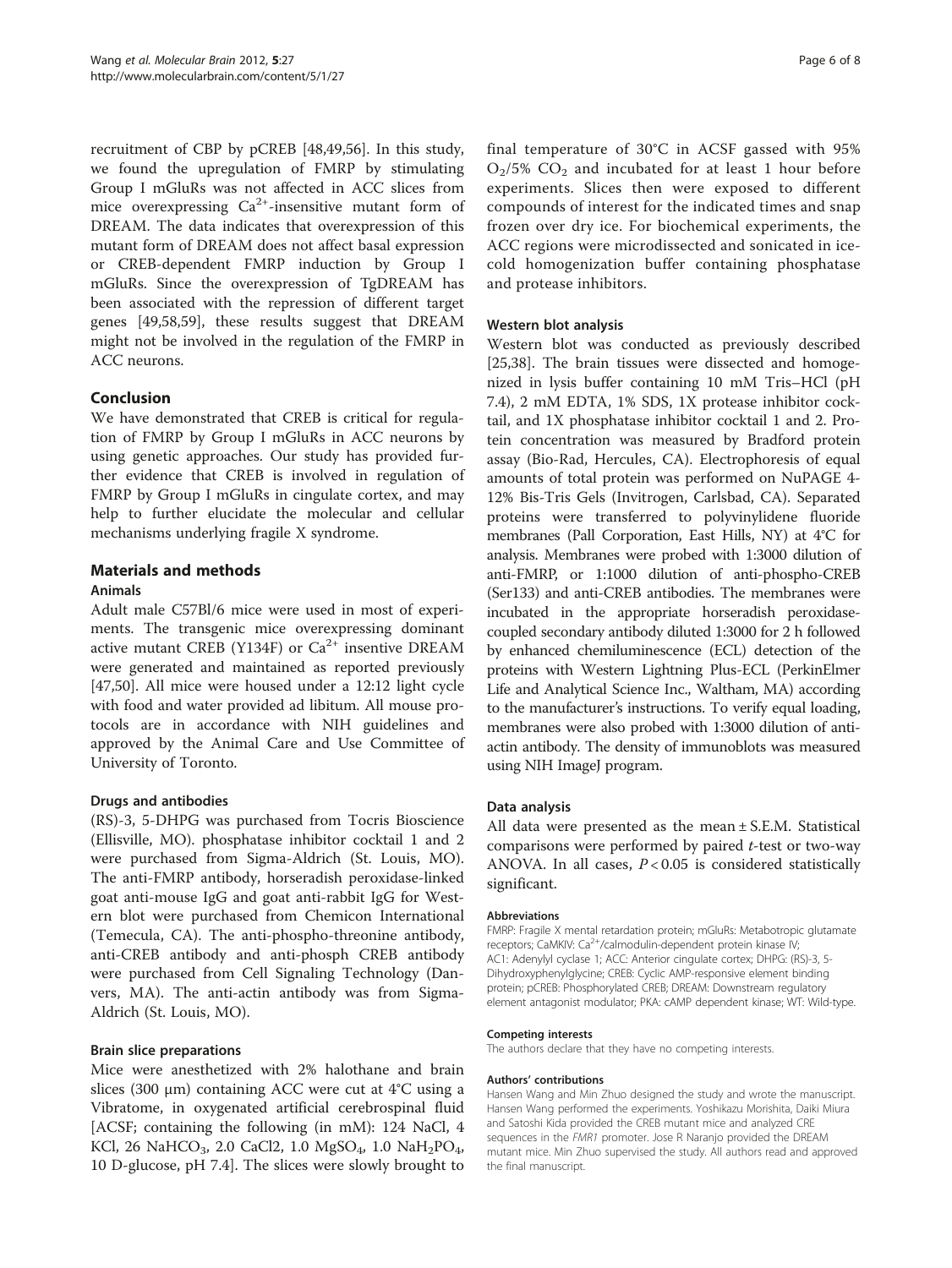#### <span id="page-6-0"></span>Acknowledgments

This work was supported by grants from the EJLB-CIHR Michael Smith Chair in Neurosciences and Mental Health, Canada Research Chair, Canadian Institute for Health Research operating grant (MOP-124807), NSERC Discovery Grant (RGPIN 402555) (M. Z.). H. W. was supported by Postdoctoral Fellowship from The Fragile X Research Foundation of Canada. S. K. was supported by Grant-in-Aids for Scientific Research 20380078 and 20658035, and High Technology Research and Priority Areas (Molecular Brain Science) 18022038 and 20022039 from the Ministry of Education, Culture, Sports, Science, and Technology, Japan; Core Research for Evolutional Science and Technology, Japan; and the Research Grant for Nervous and Mental Disorders from the Ministry of Health, Labour, and Welfare, Japan; and grants ERA-Net Neuron (grant nEUROsyn 2008), Ministerio Ciencia e Innovacion (SAF2007-62449) and CIBERNED to J.R.N.

#### Author details

<sup>1</sup>Department of Physiology, Faculty of Medicine, University of Toronto, 1 King's College Circle, Toronto, ON M5S 1A8, Canada. <sup>2</sup>Department of Bioscience, Faculty of Applied Bioscience, Tokyo University of Agriculture, Tokyo 156-8502, Japan. <sup>3</sup>Centro Nacional de Biotecnologia, Consejo Superior de Investigaciones Científicas and Centro Investigaciones Biomedicas En Red-NEuroDegenerativas, E-28049 Madrid, Spain. <sup>4</sup>Center for Neuron and Disease, Frontier Institute of Science and Technology, Xi'an Jiaotong University, Xi'an, China. <sup>5</sup>Department of Physiology, University of Toronto, Faculty of Medicine, 1 King's College Circle, Toronto, ON M5S 1A8, Canada.

#### Received: 25 June 2012 Accepted: 2 August 2012 Published: 6 August 2012

#### References

- Belmonte MK, Bourgeron T: Fragile X syndrome and autism at the intersection of genetic and neural networks. Nat Neurosci 2006, 9(10):1221–1225.
- Bhakar AL, Dolen G, Bear MF: The Pathophysiology of Fragile X (and What It Teaches Us about Synapses). Annu Rev Neurosci 2012, 2012:2012.
- 3. Feng Y, Zhang F, Lokey LK, Chastain JL, Lakkis L, Eberhart D, Warren ST: Translational suppression by trinucleotide repeat expansion at FMR1. Science 1995, 268(5211):731–734.
- 4. Garber KB, Visootsak J, Warren ST: Fragile X syndrome. Eur J Hum Genet 2008, 16(6):666–672.
- Huber K: Fragile X syndrome: molecular mechanisms of cognitive dysfunction. Am J Psychiatry 2007, 164(4):556.
- 6. Jin P, Warren ST: New insights into fragile X syndrome: from molecules to neurobehaviors. Trends Biochem Sci 2003, 28(3):152–158.
- 7. Santoro MR, Bray SM, Warren ST: Molecular mechanisms of fragile X syndrome: a twenty-year perspective. Annu Rev Pathol 2011, 7:219-245.
- 8. Krueger DD, Bear MF: Toward fulfilling the promise of molecular medicine in fragile X syndrome. Annu Rev Med 2011, 62:411–429.
- Wang T, Bray SM, Warren ST: New perspectives on the biology of fragile X syndrome. Curr Opin Genet Dev 2012, 22(3):256–263.
- 10. Bagni C, Greenough WT: From mRNP trafficking to spine dysmorphogenesis: the roots of fragile X syndrome. Nat Rev Neurosci 2005, 6(5):376–387.
- 11. Bassell GJ, Warren ST: Fragile X syndrome: loss of local mRNA regulation alters synaptic development and function. Neuron 2008, 60(2):201–214.
- 12. Brown V, Small K, Lakkis L, Feng Y, Gunter C, Wilkinson KD, Warren ST: Purified recombinant Fmrp exhibits selective RNA binding as an intrinsic property of the fragile X mental retardation protein. J Biol Chem 1998, 273(25):15521–15527.
- 13. Costa-Mattioli M, Sossin WS, Klann E, Sonenberg N: Translational control of long-lasting synaptic plasticity and memory. Neuron 2009, 61(1):10–26.
- 14. Fahling M, Mrowka R, Steege A, Kirschner KM, Benko E, Forstera B, Persson PB, Thiele BJ, Meier JC, Scholz H: Translational regulation of the human achaete-scute homologue-1 by fragile X mental retardation protein. J Biol Chem 2009, 284(7):4255-4266.
- 15. Greenough WT, Klintsova AY, Irwin SA, Galvez R, Bates KE, Weiler IJ: Synaptic regulation of protein synthesis and the fragile X protein. Proc Natl Acad Sci U S A 2001, 98(13):7101–7106.
- 16. Huber KM, Gallagher SM, Warren ST, Bear MF: Altered synaptic plasticity in a mouse model of fragile X mental retardation. Proc Natl Acad Sci U S A 2002, 99(11):7746–7750.
- 17. Bear MF, Huber KM, Warren ST: The mGluR theory of fragile X mental retardation. Trends Neurosci 2004, 27(7):370–377.
- 18. Grossman AW, Aldridge GM, Weiler IJ, Greenough WT: Local protein synthesis and spine morphogenesis: Fragile X syndrome and beyond. J Neurosci 2006, 26(27):7151–7155.
- 19. Kao DI, Aldridge GM, Weiler IJ, Greenough WT: Altered mRNA transport, docking, and protein translation in neurons lacking fragile X mental retardation protein. Proc Natl Acad Sci U S A 2010, 107 (35):15601–15606.
- 20. Gross C, Berry-Kravis EM, Bassell GJ: Therapeutic strategies in fragile X syndrome: dysregulated mGluR signaling and beyond. Neuropsychopharmacology 2012, 37(1):178–195.
- 21. Hou L, Antion MD, Hu D, Spencer CM, Paylor R, Klann E: Dynamic translational and proteasomal regulation of fragile X mental retardation protein controls mGluR-dependent long-term depression. Neuron 2006, 51(4):441–454.
- 22. Nakamoto M, Nalavadi V, Epstein MP, Narayanan U, Bassell GJ, Warren ST: Fragile X mental retardation protein deficiency leads to excessive mGluR5-dependent internalization of AMPA receptors. Proc Natl Acad Sci USA 2007, 104(39):15537–15542.
- 23. Osterweil EK, Krueger DD, Reinhold K, Bear MF: Hypersensitivity to mGluR5 and ERK1/2 leads to excessive protein synthesis in the hippocampus of a mouse model of fragile X syndrome. J Neurosci 2010, 30(46):15616–15627.
- 24. Richter JD, Klann E: Making synaptic plasticity and memory last: mechanisms of translational regulation. Genes Dev 2009, 23(1):1–11.
- 25. Wang H, Wu LJ, Kim SS, Lee FJ, Gong B, Toyoda H, Ren M, Shang YZ, Xu H, Liu F, et al: FMRP acts as a key messenger for dopamine modulation in the forebrain. Neuron 2008, 59(4):634–647.
- 26. Wang H, Xu H, Wu LJ, Kim SS, Chen T, Koga K, Descalzi G, Gong B, Vadakkan KI, Zhang X, et al: Identification of an adenylyl cyclase inhibitor for treating neuropathic and inflammatory pain. Sci Transl Med 2011, 3(65):65–63.
- 27. Zhao MG, Toyoda H, Ko SW, Ding HK, Wu LJ, Zhuo M: Deficits in trace fear memory and long-term potentiation in a mouse model for fragile X syndrome. J Neurosci 2005, 25(32):7385–7392.
- 28. Zhuo M: Molecular mechanisms of pain in the anterior cingulate cortex. J Neurosci Res 2006, 84(5):927–933.
- 29. Zhuo M: Cortical excitation and chronic pain. Trends Neurosci 2008, 31(4):199–207.
- 30. Han CJ, O'Tuathaigh CM, van Trigt L, Quinn JJ, Fanselow MS, Mongeau R, Koch C, Anderson DJ: Trace but not delay fear conditioning requires attention and the anterior cingulate cortex. Proc Natl Acad Sci U S A 2003, 100(22):13087–13092.
- 31. Frankland PW, Bontempi B, Talton LE, Kaczmarek L, Silva AJ: The involvement of the anterior cingulate cortex in remote contextual fear memory. Science 2004, 304(5672):881–883.
- 32. Hayashi ML, Rao BS, Seo JS, Choi HS, Dolan BM, Choi SY, Chattarji S, Tonegawa S: Inhibition of p21-activated kinase rescues symptoms of fragile X syndrome in mice. Proc Natl Acad Sci U S A 2007, 104(27):11489–11494.
- 33. Tang J, Ko S, Ding HK, Qiu CS, Calejesan AA, Zhuo M: Pavlovian fear memory induced by activation in the anterior cingulate cortex. Mol Pain 2005, 1(1):6.
- 34. Wei F, Li P, Zhuo M: Loss of synaptic depression in mammalian anterior cingulate cortex after amputation. J Neurosci 1999, 19(21):9346–9354.
- 35. Weiler IJ, Spangler CC, Klintsova AY, Grossman AW, Kim SH, Bertaina-Anglade V, Khaliq H, de Vries FE, Lambers FA, Hatia F, et al: Fragile X mental retardation protein is necessary for neurotransmitter-activated protein translation at synapses. Proc Natl Acad Sci U S A 2004, 101(50):17504–17509.
- 36. Nosyreva ED, Huber KM: Metabotropic receptor-dependent longterm depression persists in the absence of protein synthesis in the mouse model of fragile X syndrome. J Neurophysiol 2006, 95(5):3291–3295.
- 37. Wang H, Fukushima H, Kida S, Zhuo M: Ca2+/calmodulin-dependent protein kinase IV links group I metabotropic glutamate receptors to fragile X mental retardation protein in cingulate cortex. J Biol Chem 2009, 284(28):18953–18962.
- 38. Wang H, Wu LJ, Zhang F, Zhuo M: Roles of calcium-stimulated adenylyl cyclase and calmodulin-dependent protein kinase IV in the regulation of